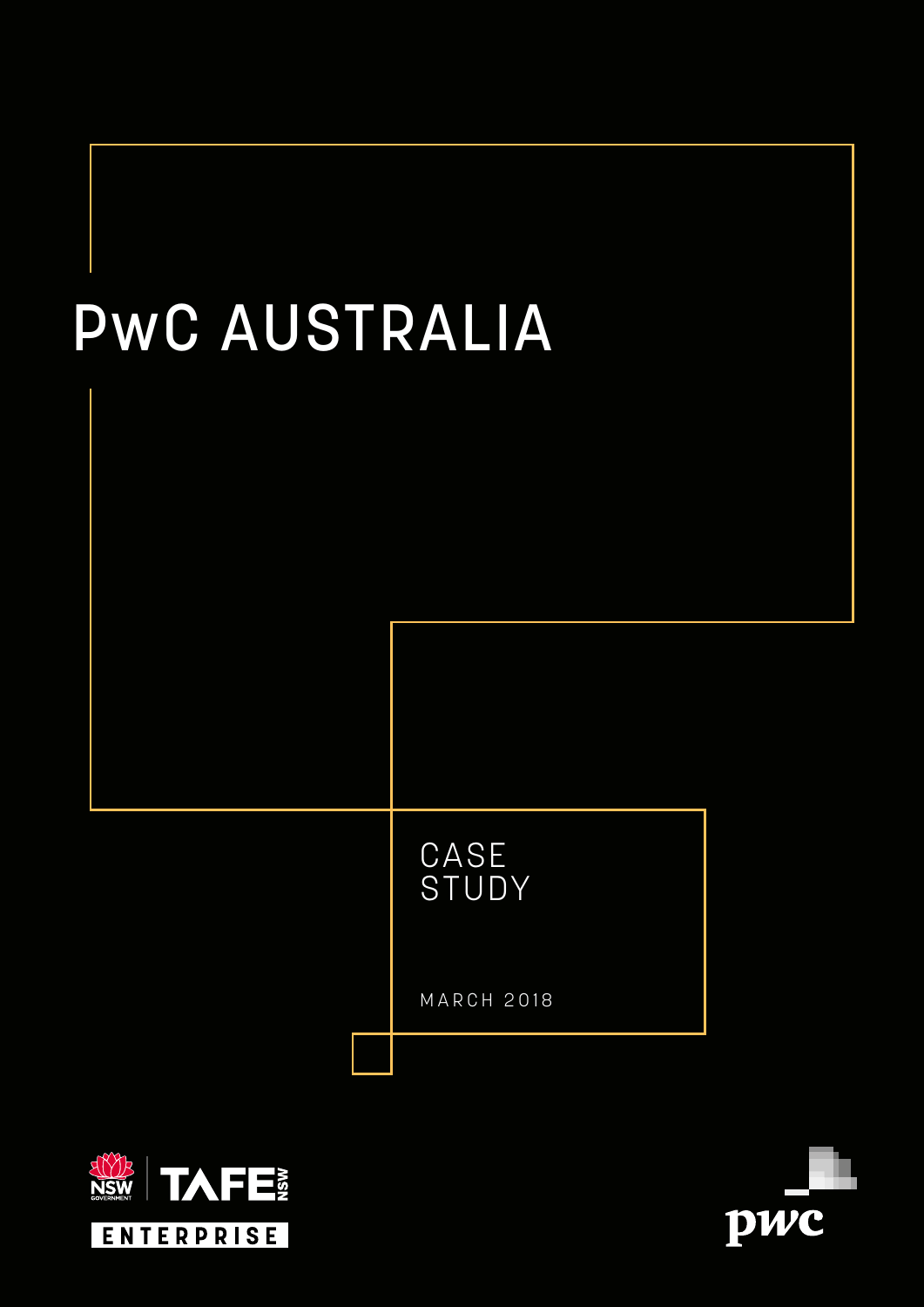

## CUSTOMER PROFILE

**Company:** PwC Australia

**HQ:** Sydney, Australia

**Industry: Professional services** 

**Products and Services:** Audit and assurance, tax and consulting services

**Website:** www.pwc.com

PwC Australia is one of Australia's leading professional services firms, committed to building trust in society and solving important problems. PwC is a network of firms in 157 countries with more than 223,000 people who are committed to delivering quality in assurance, advisory and tax services.

Higher Apprenticeships are an Australian Federal Government initiative/pilot. PwC Australia is the facilitator across all participants, but is also themselves, a funding recipient of the program. TAFE Enterprise is the delivery partner in NSW.

Higher Apprenticeships provide an alternative option for young people to enter the workforce. School leavers can start their chosen profession earlier, enter into a full-time job with a salary at PwC Australia and complete with a professional qualification and 18 months' work experience without tuition fees.



 It's enabled me to build core business skills in a practical environment… which is entirely my preferred style of learning.

**Robert Munday**



 The program is great because I get a qualification, I've got my foot in the door already.

**Riani Babalis**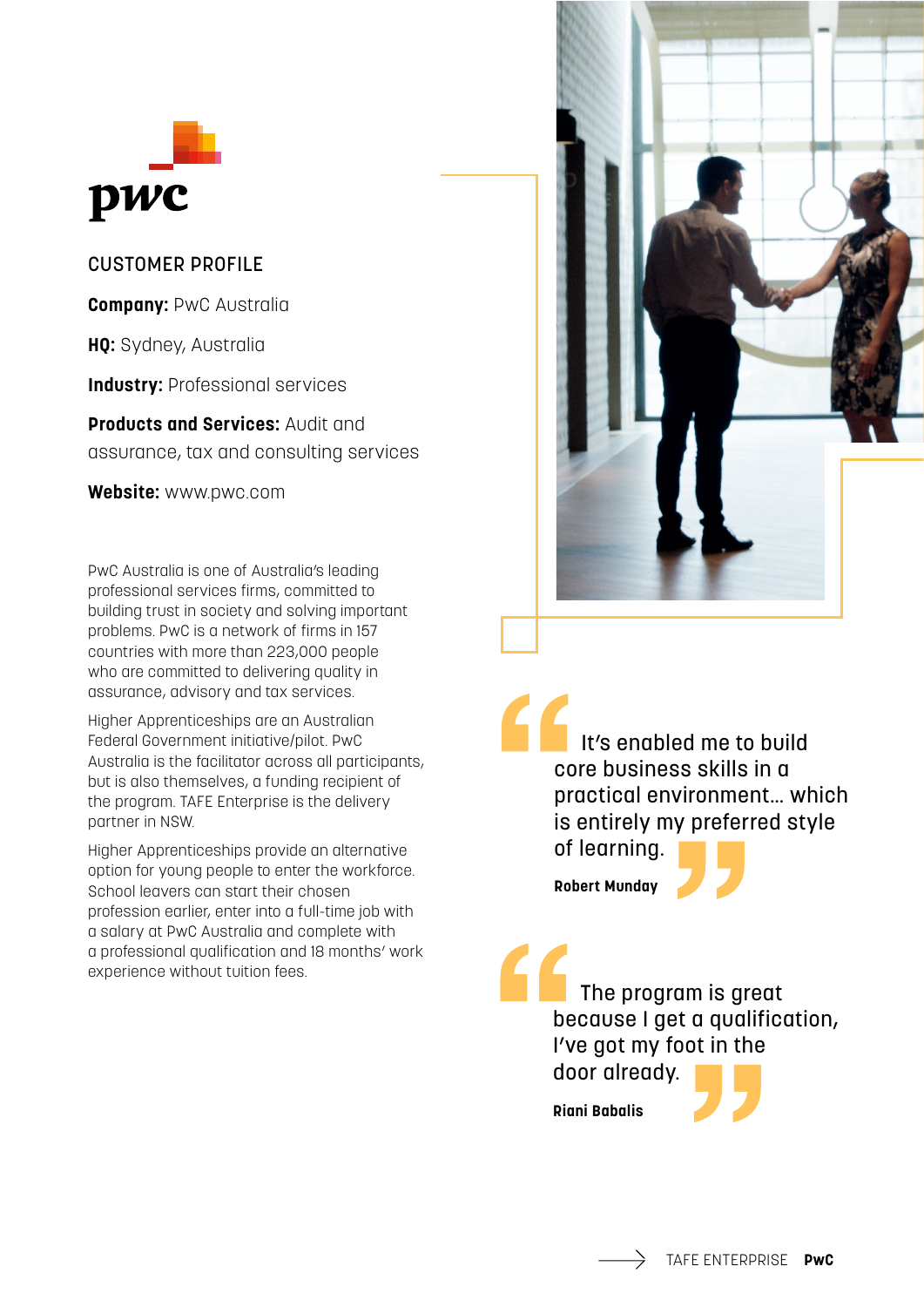

Diploma, salary, career in 18 months



Launched pilot program in Australia



17 new employees

## **THE BRIEF**

Trial vocational pathways to high-level careers in professional, business, IT and financial services by:

- designing and delivering a pilot work-based route to higher level
- **•** qualifications in professional, business, IT and financial services
- raising the profile and improving perceptions of apprenticeships and traineeships
- § supporting participants in achieving career progression
- § enhancing employer take up of apprentices and trainees
- promotion of an Enhancement Program that will help to create a prestigious brand for higher apprenticeships and traineeships through targeted interventions and events.
- **prove the concept that employers value** apprenticeships and traineeships as a valuable alternative to university, and for career progression within an organisation.

## **WHY TAFE ENTERPRISE?**

- TAFE Enterprise is identified as a provider of a choice and continues to work with PwC Australia to develop its staff and their capabilities into the future.
- **TAFE Enterprise has the capacity to deliver** a variety of study options that makes this program even more enticing for people looking at alternative pathways to employment.
- Employees currently engaged in this program will do so until the end of 2018 and will move into the Graduate Program in March 2019.

## **RESULTS**

- § Competent, professional, skilled employees based on their experience and learning through the higher apprenticeship.
- **•** The opportunity for graduates to develop the skills, knowledge and network to create an exciting and inspiring career.
- § Employees with 18 months' work experience in a multinational company, a plethora of new skills and experience, a Diploma of Business studies and employability.



Customised training for various roles

183